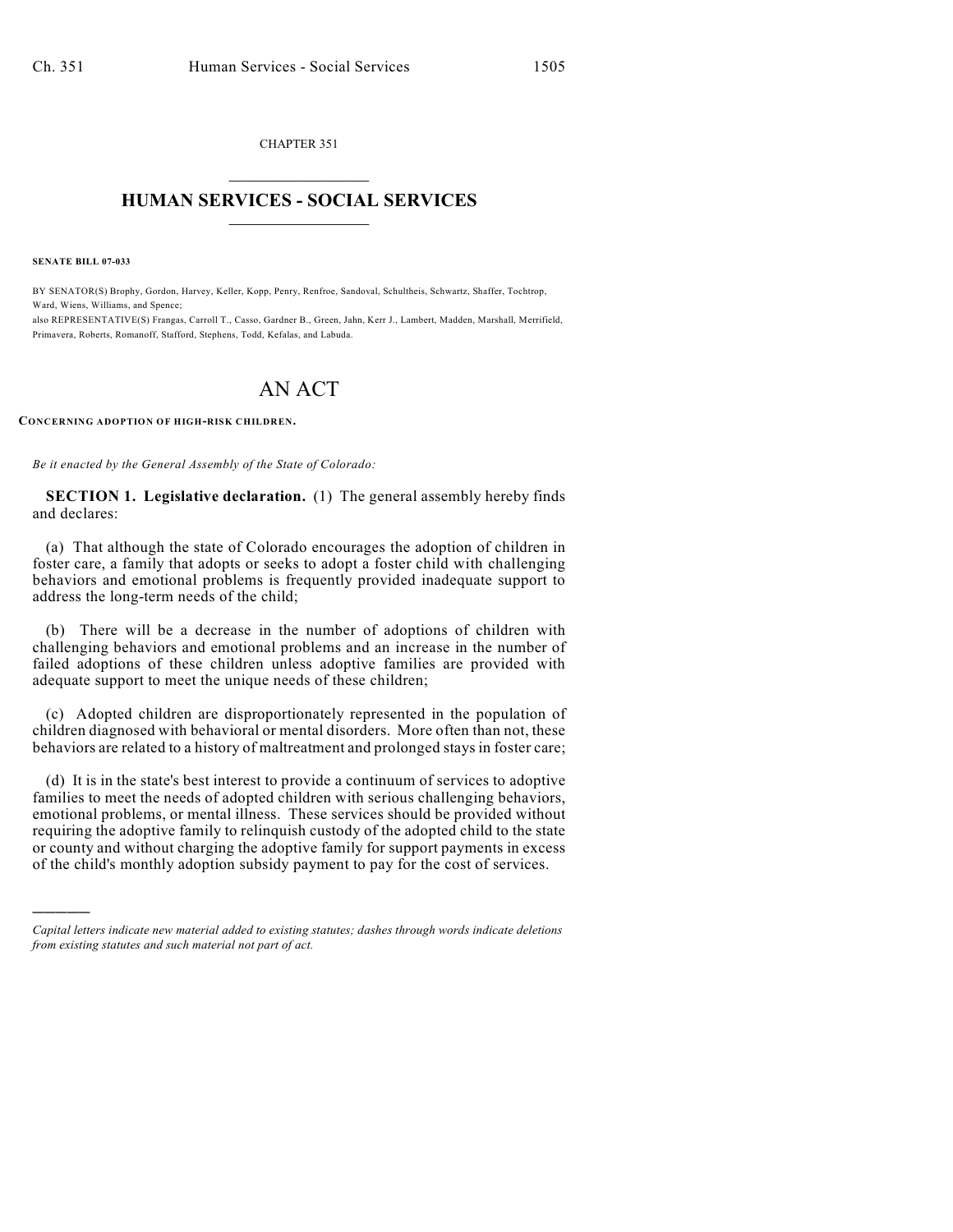## **SECTION 2.** 19-1-103 (30), Colorado Revised Statutes, is amended to read:

(30) "Cost of care" as used in section  $19-2-114$ , means the cost to the department or the county FOR A CHILD PLACED OUT OF THE HOME OR charged with the custody of the juvenile for providing room, board, clothing, education, medical care, and other normal living expenses FOR A CHILD PLACED OUT OF THE HOME OR to a juvenile sentenced to a placement out of the home, as determined by the court. AS USED IN THIS TITLE, "COST OF CARE" ALSO INCLUDES ANY COSTS ASSOCIATED WITH MAINTENANCE OF A JUVENILE IN A HOME DETENTION PROGRAM, SUPERVISION OF PROBATION WHEN THE JUVENILE IS GRANTED PROBATION, OR SUPERVISION OF PAROLE WHEN THE JUVENILE IS PLACED ON PAROLE.

**SECTION 3.** 19-2-114 (1), Colorado Revised Statutes, is amended to read:

**19-2-114. Cost of care.** (1) (a) Notwithstanding the provisions of section 19-1-115 (4) (d), where a juvenile is sentenced to a placement out of the home or is granted probation as a result of an adjudication, deferral of adjudication, or direct filing in or transfer to district court, the court may order the juvenile or the juvenile's parent to make such payments toward the cost of care as are appropriate under the circumstances. In setting the amount of such payments, the court shall take into consideration and make allowances for any restitution ordered to the victim or victims of a crime, which shall take priority over any payments ordered pursuant to this section, and for the maintenance and support of the juvenile's spouse, dependent children, any other persons having a legal right to support and maintenance out of the estate of the juvenile, or any persons having a legal right to support and maintenance out of the estate of the juvenile's parent. The court shall also consider the financial needs of the juvenile for the six-month period immediately following the juvenile's release, for the purpose of allowing said juvenile to seek employment.

(b) FOR AN ADOPTIVE FAMILY WHO RECEIVES AN APPROVED TITLE IV-E ADOPTION ASSISTANCE SUBSIDY PURSUANT TO THE FEDERAL "SOCIAL SECURITY ACT", 42 U.S.C. SEC. 673 ET SEQ., OR AN APPROVED PAYMENT IN SUBSIDIZATION OF ADOPTION PURSUANT TO SECTION 26-7-103, C.R.S., THE COST OF CARE, AS DEFINED IN SECTION 19-1-103 (30), SHALL NOT EXCEED THE AMOUNT OF THE ADOPTION ASSISTANCE PAYMENT.

**SECTION 4.** 19-1-115 (4) (d), Colorado Revised Statutes, is amended, and the said 19-1-115 is further amended BY THE ADDITION OF A NEW SUBSECTION, to read:

**19-1-115. Legal custody - guardianship - placement out of the home petition for review for need of placement.** (4) (d) (I) A decree vesting legal custody of a child or providing for placement of a child with an agency in which public moneys are expended shall be accompanied by an order of the court which THAT obligates the parent of the child to pay a fee, based on the parent's ability to pay, to cover the costs of the guardian ad litem and of providing for residential care of the child. When custody of the child is given to the county department of social services, such fee for residential care shall be in accordance with the fee requirements as provided by rule of the department of human services, and such fee shall apply, to the extent unpaid, to the entire period of placement. When a child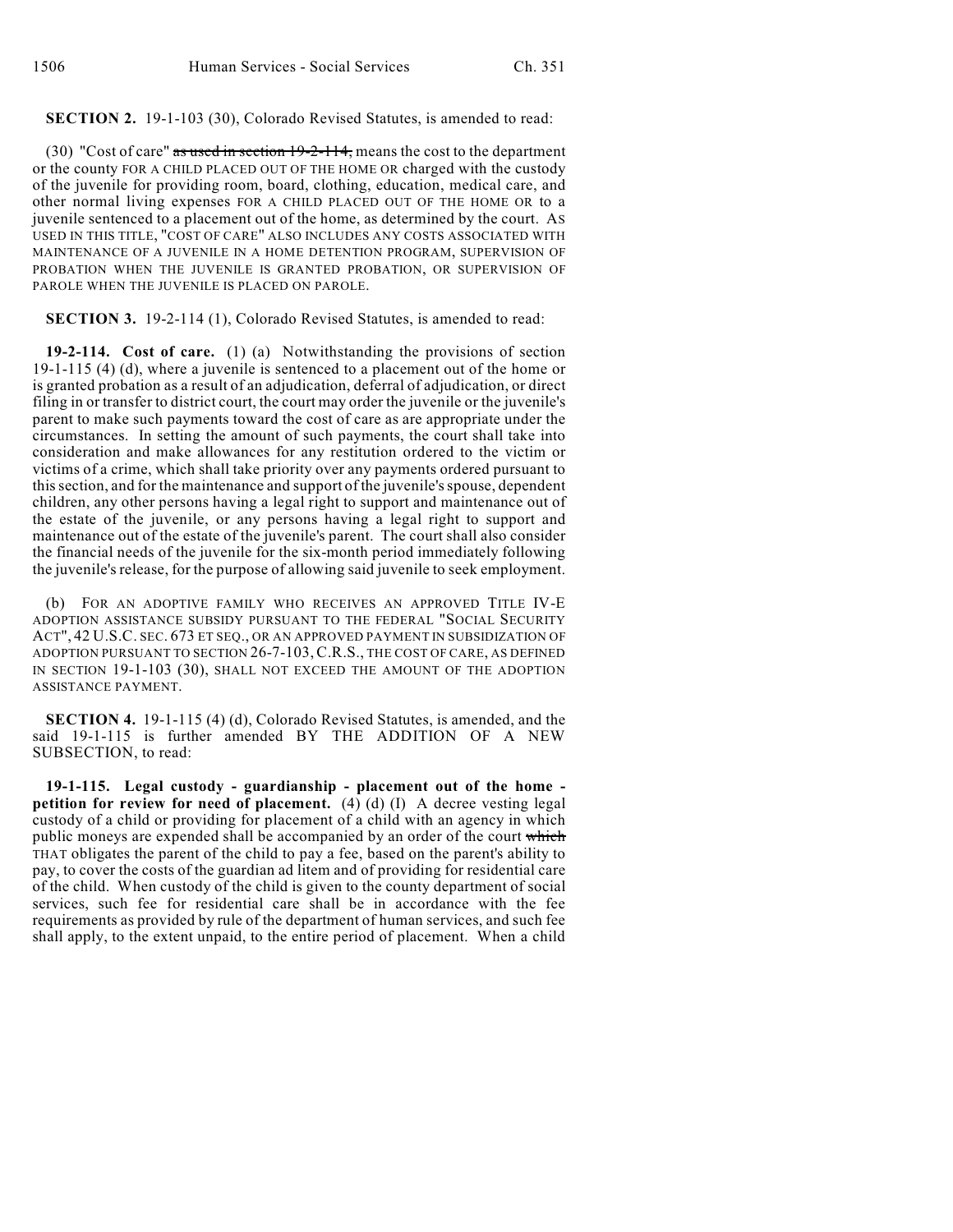is committed to the department of human services, such fee for care and treatment shall be in accordance with the fee requirements as provided by rule of the department of human services, and such fee shall apply, to the extent unpaid, to the entire period of placement.

(II) FOR AN ADOPTIVE FAMILY WHO RECEIVES AN APPROVED TITLE IV-E ADOPTION ASSISTANCE SUBSIDY PURSUANT TO THE FEDERAL "SOCIAL SECURITY ACT", 42 U.S.C. SEC. 673 ET SEQ., OR AN APPROVED PAYMENT IN SUBSIDIZATION OF ADOPTION PURSUANT TO SECTION 26-7-103, C.R.S.,THE COST OF CARE, AS DEFINED IN SECTION 19-1-103 (30), SHALL NOT EXCEED THE AMOUNT OF THE ADOPTION ASSISTANCE PAYMENT.

(8) (a) WHENEVER IT APPEARS NECESSARY THAT THE PLACEMENT OF A CHILD OUT OF THE HOME WILL BE FOR LONGER THAN NINETY DAYS, THE PLACEMENT IS VOLUNTARY AND NOT COURT-ORDERED, AND THE PLACEMENT INVOLVES THE DIRECT EXPENDITURE OF FUNDS APPROPRIATED BY THE GENERAL ASSEMBLY TO THE DEPARTMENT OF HUMAN SERVICES, A PETITION FOR REVIEW OF NEED FOR PLACEMENT SHALL BE FILED BY THE DEPARTMENT OR AGENCY WITH WHICH THE CHILD HAS BEEN PLACED BEFORE THE EXPIRATION OF NINETY DAYS IN THE PLACEMENT. A DECREE PROVIDING FOR VOLUNTARY PLACEMENT OF A CHILD WITH AN AGENCY IN WHICH PUBLIC MONEYS ARE EXPENDED SHALL BE RENEWABLE IN CIRCUMSTANCES WHERE THERE IS DOCUMENTATION THAT THE CHILD HAS AN EMOTIONAL, A PHYSICAL, OR AN INTELLECTUAL DISABILITY THAT NECESSITATES CARE AND TREATMENT FOR A LONGER DURATION THAN NINETY DAYS AS PROVIDED PURSUANT TO THIS PARAGRAPH (a). THE COURT SHALL NOT TRANSFER OR REQUIRE RELINQUISHMENT OF LEGAL CUSTODY OF, OR OTHERWISE TERMINATE THE PARENTAL RIGHTS WITH RESPECT TO, A CHILD WHO HAS AN EMOTIONAL, A PHYSICAL, OR AN INTELLECTUAL DISABILITY AND WHO WAS VOLUNTARILY PLACED OUT OF THE HOME FOR THE PURPOSES OF OBTAINING SPECIAL TREATMENT OR CARE SOLELY BECAUSE THE PARENT OR LEGAL GUARDIAN IS UNABLE TO PROVIDE THE TREATMENT OR CARE. WHENEVER A CHILD FIFTEEN YEARS OF AGE OR OLDER CONSENTS TO PLACEMENT IN A MENTAL HEALTH FACILITY PURSUANT TO SECTION 27-10-103,C.R.S., THE REVIEW UNDER SECTION 27-10-103 (3.3), C.R.S., SHALL BE CONDUCTED IN LIEU OF AND SHALL FULFILL THE REQUIREMENTS FOR REVIEW UNDER THIS PARAGRAPH (a).

(b) (I) THE PETITION AND ALL SUBSEQUENT COURT DOCUMENTS IN ANY PROCEEDINGS BROUGHT UNDER PARAGRAPH (a) OF THIS SUBSECTION (8) SHALL BE TITLED "THE PEOPLE OF THE STATE OF COLORADO, IN THE INTEREST OF , A CHILD (OR CHILDREN) AND CONCERNING \_\_\_\_\_\_\_, RESPONDENT." THE PETITION SHALL BE VERIFIED, AND THE STATEMENTS IN THE PETITION MAY BE MADE UPON INFORMATION AND BELIEF.

(II) THE PETITION SHALL SET FORTH PLAINLY THE FACTS THAT BRING THE CHILD WITHIN THE COURT'S JURISDICTION, SPECIFYING THAT THE CHILD IS SUBJECT TO IMMEDIATE PLACEMENT OUT OF THE HOME OR HAS BEEN IN VOLUNTARY PLACEMENT OUT OF THE HOME AND IT APPEARS THAT CONTINUATION OF THE PLACEMENT IS NECESSARY FOR A TIME EXCEEDING NINETY DAYS AND CONTINUATION OF THE PLACEMENT IS NECESSARY AND IS IN THE BEST INTEREST OF THE CHILD, THE FAMILY, AND THE COMMUNITY. THE PETITION SHALL ALSO STATE THE NAME, AGE, AND RESIDENCE OF THE CHILD AND THE NAMES AND RESIDENCES OF HIS OR HER PARENTS, GUARDIAN, OR OTHER LEGAL CUSTODIAN OR OF HIS OR HER NEAREST KNOWN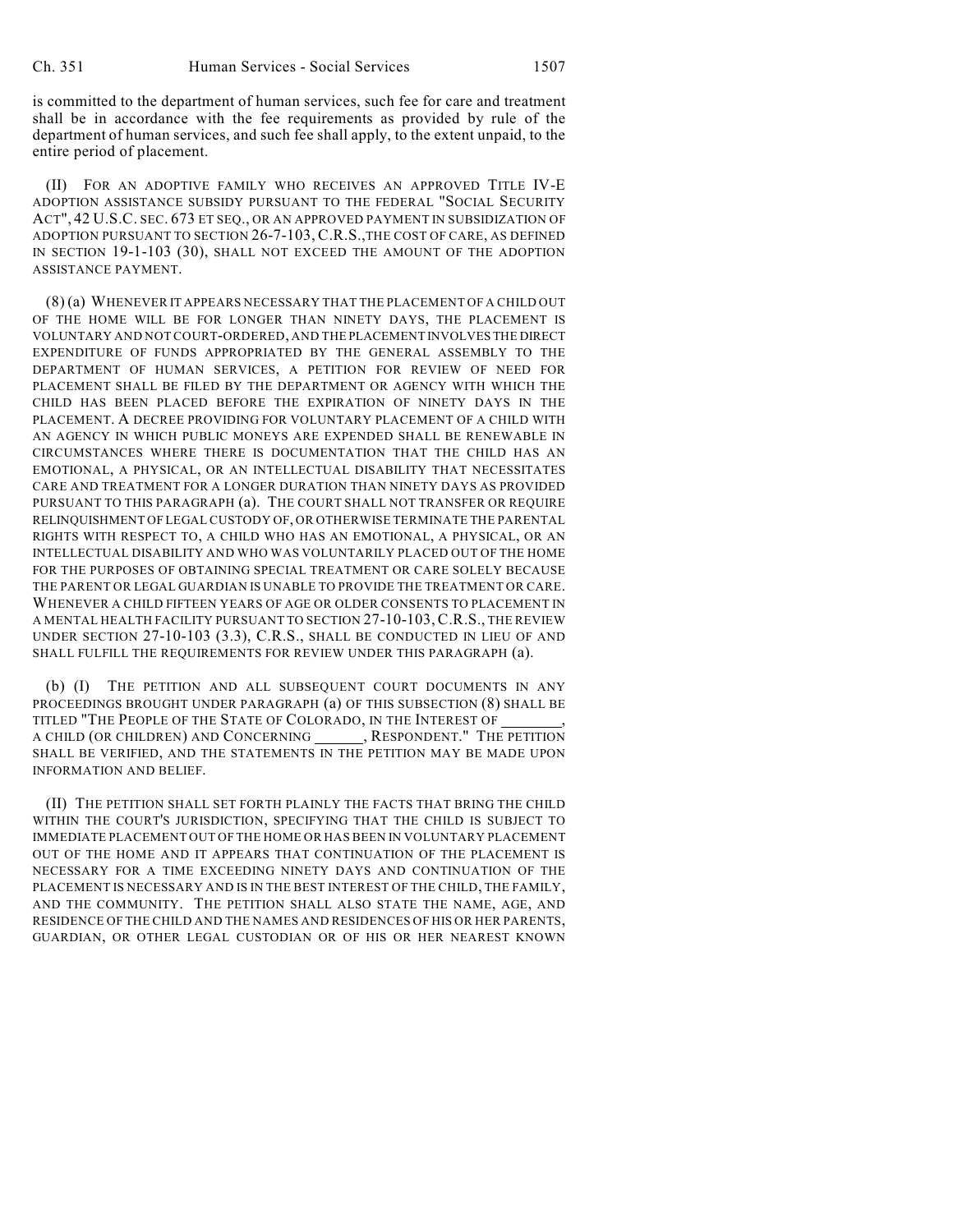RELATIVE IF NO PARENT, GUARDIAN, OR OTHER LEGAL CUSTODIAN IS KNOWN.

(III) ALL PETITIONS FILED PURSUANT TO THIS SUBSECTION (8) SHALL INCLUDE THE FOLLOWING STATEMENT: "IF THE CHILD IS PLACED OUT OF THE HOME FOR A PERIOD OF TWELVE MONTHS OR LONGER, THE COURT SHALL HOLD A PERMANENCY HEARING WITHIN SAID TWELVE MONTHS TO DETERMINE THE FUTURE STATUS OF THE CHILD. THE REVIEW OF ANY DECREE OF PLACEMENT OF A CHILD SUBSEQUENT TO THE THREE-MONTH REVIEW REQUIRED BY SECTION 19-1-115 (4)(a), MAY BE CONDUCTED AS AN ADMINISTRATIVE REVIEW BY THE DEPARTMENT OF HUMAN SERVICES. IF YOU ARE A PARTY TO THE ACTION, YOU HAVE A RIGHT TO OBJECT TO AN ADMINISTRATIVE REVIEW, AND, IF YOU OBJECT, THE REVIEW SHALL BE CONDUCTED BY THE COURT."

(c) AFTER A PETITION HAS BEEN FILED, THE COURT SHALL PROMPTLY ISSUE A SUMMONS RECITING BRIEFLY THE SUBSTANCE OF THE PETITION. THE SUMMONS SHALL BE SUBSTANTIALLY IN THE FORM SPECIFIED IN SECTION 19-3-502 AND BE DEALT WITH IN THE MANNER PROVIDED IN SECTION 19-3-503 AND SHALL SET FORTH THE CONSTITUTIONAL AND LEGAL RIGHTS OF THE CHILD, HIS OR HER PARENTS OR GUARDIAN, AND ANY OTHER RESPONDENT, INCLUDING THE RIGHT TO HAVE AN ATTORNEY PRESENT AT THE HEARING ON THE PETITION. THE PETITIONER SHALL SEND THE SUMMONS TO THE CHILD AND HIS OR HER PARENTS, GUARDIAN, OR LEGAL CUSTODIAN BY CERTIFIED MAIL. NOTICE OF THE HEARING SHALL BE GIVEN BY THE COURT TO THE DIRECTOR OF THE FACILITY OR AGENCY IN WHICH THE CHILD IS PLACED AND ANY PERSON WHO HAS PHYSICAL CUSTODY OF THE CHILD AND ANY ATTORNEY OR GUARDIAN AD LITEM OF RECORD. NOTHING IN THIS SUBSECTION (8) SHALL REQUIRE THE PRESENCE OF ANY PERSON BEFORE THE COURT UNLESS THE COURT SO DIRECTS.

(d) THE COURT SHALL APPOINT A GUARDIAN AD LITEM TO PROTECT THE INTEREST OF THE CHILD FOR ANY CHILD WHO IS THE SUBJECT OF A PETITION FOR REVIEW OF PLACEMENT, UNLESS THE COURT MAKES SPECIFIC FINDINGS THAT NO USEFUL PURPOSE WOULD BE SERVED BY SUCH APPOINTMENT.

(e) FOR PURPOSES OF DETERMINING PROPER PLACEMENT OF THE CHILD, THE PETITION FOR REVIEW OF PLACEMENT OR SOCIAL STUDY SHALL BE ACCOMPANIED BY AN EVALUATION FOR PLACEMENT PREPARED BY THE DEPARTMENT OR AGENCY THAT RECOMMENDS PLACEMENT OR WITH WHICH THE CHILD HAS BEEN PLACED. THE EVALUATION FOR PLACEMENT SHALL INCLUDE AN ASSESSMENT OF THE CHILD'S PHYSICAL AND MENTAL HEALTH, DEVELOPMENTAL STATUS, FAMILY AND SOCIAL HISTORY, AND EDUCATIONAL STATUS. THE PETITION SHALL ALSO BE ACCOMPANIED BY RECOMMENDED PLACEMENTS FOR THE CHILD AND THE MONTHLY COST OF EACH AND A TREATMENT PLAN THAT CONTAINS, AT A MINIMUM, THE GOALS TO BE ACHIEVED BY THE PLACEMENT; THE SERVICES TO BE PROVIDED; THE INTENSITY, DURATION, AND PROVIDER OF THE SERVICES; IDENTIFICATION OF THE SERVICES THAT CAN BE PROVIDED ONLY IN A RESIDENTIAL SETTING; AND THE RECOMMENDED DURATION OF THE PLACEMENT. THE PETITION OR SOCIAL STUDY SHALL ALSO BE ACCOMPANIED BY THE REQUIRED FEE TO BE CHARGED TO THE PARENTS PURSUANT TO PARAGRAPH (d) OF SUBSECTION (4) OF THIS SECTION. IN ADDITION, IF A CHANGE IN LEGAL CUSTODY IS RECOMMENDED, THE EVALUATION FOR PLACEMENT SHALL INCLUDE OTHER ALTERNATIVES THAT HAVE BEEN EXPLORED AND THE REASON FOR THEIR REJECTION, AND THE EVALUATION FOR PLACEMENT SHALL CONTAIN AN EXPLANATION OF ANY PARTICULAR PLACEMENTS THAT WERE CONSIDERED AND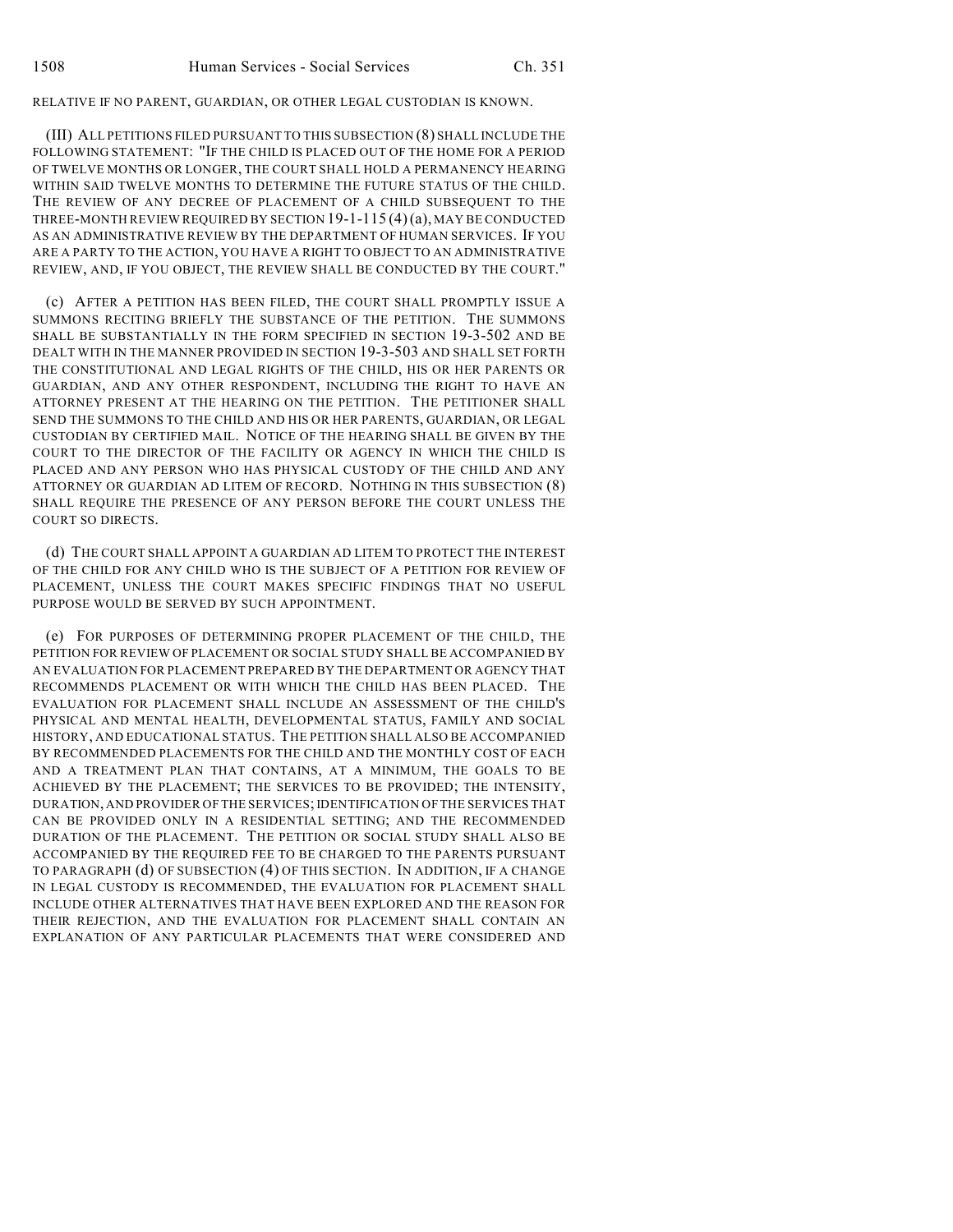## REJECTED AND THE REASON FOR THEIR REJECTION.

(f) THE PETITION FOR REVIEW OF NEED FOR PLACEMENT SHALL REQUEST THE COURT TO DETERMINE, BY A PREPONDERANCE OF THE EVIDENCE, WHETHER PLACEMENT OR CONTINUED PLACEMENT IS NECESSARY AND IN THE BEST INTEREST OF THE CHILD, THE FAMILY, AND THE COMMUNITY AND WHETHER REASONABLE EFFORTS HAVE BEEN MADE TO RETURN THE CHILD TO A SAFE HOME OR WHETHER THE CHILD SHOULD BE PERMANENTLY REMOVED FROM HIS OR HER HOME. IF THE COURT MAKES SUCH FINDINGS, IT SHALL ENTER A DECREE ORDERING THE CHILD'S PLACEMENT OUT OF THE HOME IN THE FACILITY OR SETTING THAT MOST APPROPRIATELY MEETS THE NEEDS OF THE CHILD, THE FAMILY, AND THE COMMUNITY. IN MAKING ITS DECISION AS TO PROPER PLACEMENT, THE COURT SHALL UTILIZE THE EVALUATION FOR PLACEMENT PREPARED PURSUANT TO SECTION 19-1-107 OR THE EVALUATION FOR PLACEMENT REQUIRED BY PARAGRAPH (e) OF THIS SUBSECTION (8) THAT SHALL STATE THE COST OF RECOMMENDED PLACEMENT. IF THE EVALUATION FOR PLACEMENT RECOMMENDS PLACEMENT IN A FACILITY LOCATED IN COLORADO THAT CAN PROVIDE APPROPRIATE TREATMENT AND THAT WILL ACCEPT THE CHILD, THEN THE COURT SHALL NOT PLACE THE CHILD IN A FACILITY OUTSIDE THIS STATE. IF THE COURT DEVIATES FROM THE RECOMMENDATIONS OF THE EVALUATION FOR PLACEMENT IN A MANNER THAT RESULTS IN A DIFFERENCE IN THE COST OF THE DISPOSITION ORDERED BY THE COURT AND THE COST OF THE DISPOSITION RECOMMENDED IN THE EVALUATION, THE COURT SHALL MAKE SPECIFIC FINDINGS OF FACT RELATING TO ITS DECISION, INCLUDING THE MONTHLY COST OF THE PLACEMENT, IF ORDERED. A COPY OF SUCH FINDINGS SHALL BE SENT TO THE CHIEF JUSTICE OF THE COLORADO SUPREME COURT, WHO SHALL REPORT ANNUALLY TO THE JOINT BUDGET COMMITTEE AND THE HEALTH AND HUMAN SERVICES COMMITTEES OF THE HOUSE OF REPRESENTATIVES AND SENATE OF THE GENERAL ASSEMBLY, OR ANY SUCCESSOR COMMITTEES, ON SUCH ORDERS. IF THE COURT COMMITS THE CHILD TO THE DEPARTMENT OF HUMAN SERVICES, IT SHALL NOT MAKE A SPECIFIC PLACEMENT, NOR SHALL THE PROVISIONS OF THIS PARAGRAPH (f) RELATING TO SPECIFIC FINDINGS OF FACT BE APPLICABLE. IF THE COURT MAKES A FINDING THAT CONTINUED PLACEMENT IS NOT NECESSARY AND IS NOT IN THE BEST INTEREST OF THE CHILD, THE FAMILY, AND THE COMMUNITY, THE COURT SHALL DISMISS THE PETITION FOR REVIEW OF NEED FOR PLACEMENT AND SHALL ORDER THAT THE CHILD BE RETURNED HOME. THE COURT MAY REQUIRE A CONTINUED HEARING OF THE PETITION FOR REVIEW OF NEED FOR PLACEMENT FOR A PERIOD NOT TO EXCEED FOURTEEN DAYS IF IT FINDS THAT THE MATERIALS SUBMITTED ARE INSUFFICIENT TO MAKE A FINDING AS PROVIDED IN THIS PARAGRAPH (f).

(g) A PETITION FOR REVIEW OF NEED FOR PLACEMENT SHALL NOT BE HANDLED AS AN INFORMAL ADJUSTMENT IN ACCORDANCE WITH THE PROVISIONS OF SECTION 19-3-501 (2).

**SECTION 5. Repeal.** 19-3-701, Colorado Revised Statutes, is repealed.

**SECTION 6.** 26-7-104, Colorado Revised Statutes, is amended BY THE ADDITION OF A NEW SUBSECTION to read:

**26-7-104. Administration.** (5) FOR AN ADOPTIVE FAMILY WHO RECEIVES AN APPROVED TITLE IV-E ADOPTION ASSISTANCE SUBSIDY PURSUANT TO THE FEDERAL "SOCIAL SECURITY ACT", 42 U.S.C. SEC. 673 ET SEQ., OR AN APPROVED PAYMENT